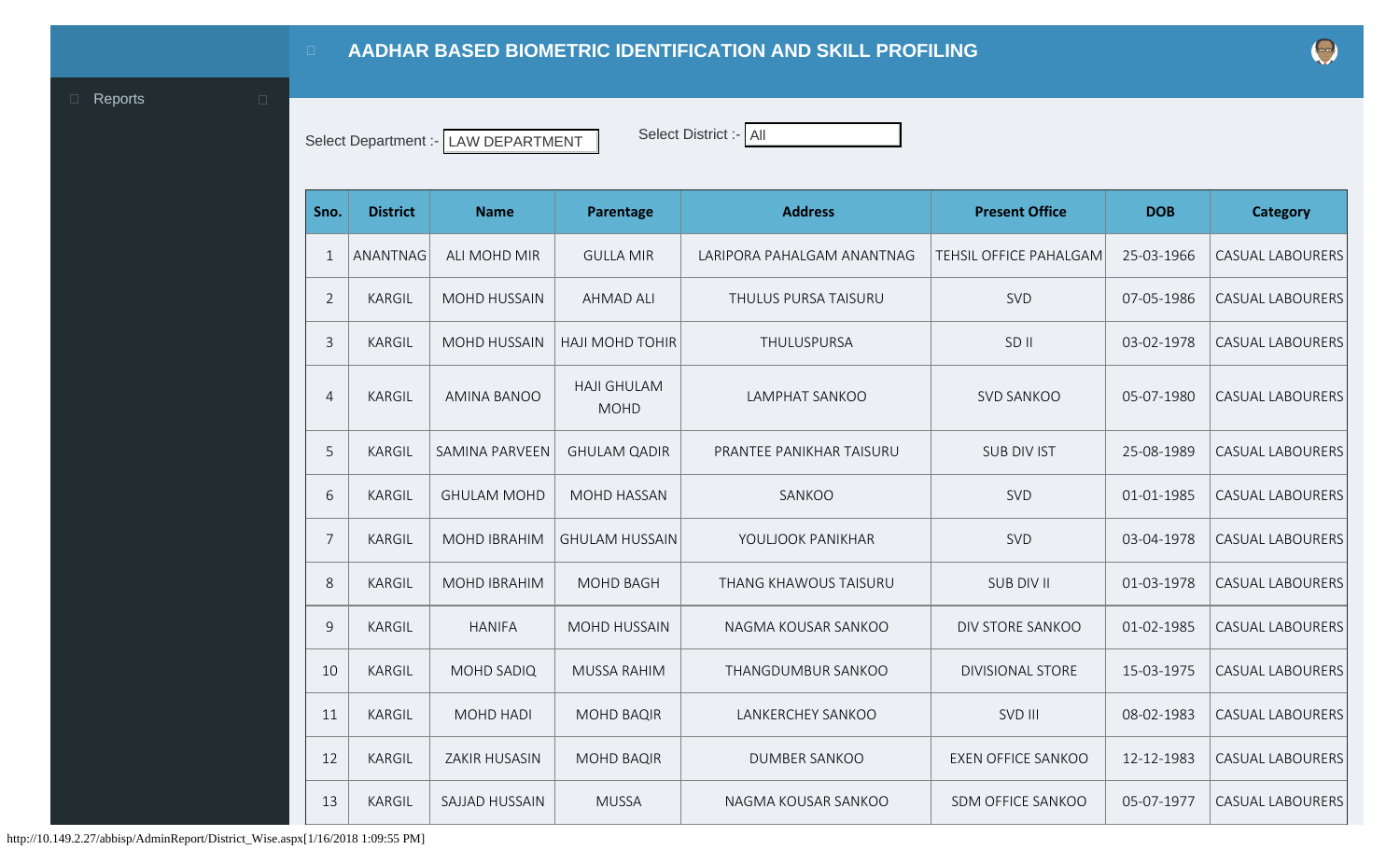| 14 | <b>KARGIL</b> | <b>ZAKIR HUSSAIN</b>      | <b>MOHD JAFFAR</b>        | THASGAM HUMRI SANKOO KARGIL    | SVD SANKOO                        | 03-10-1975 | <b>CASUAL LABOURERS</b> |
|----|---------------|---------------------------|---------------------------|--------------------------------|-----------------------------------|------------|-------------------------|
| 15 | <b>KARGIL</b> | <b>MOHD ALI</b>           | <b>AKHON IBRAHIM</b>      | NAGMA KOUSAR SANKOO            | <b>DIVISIONAL STORE</b><br>SANKOO | 05-01-1986 | <b>CASUAL LABOURERS</b> |
| 16 | <b>KARGIL</b> | MIRZA MEHDI               | AK MOHD<br><b>HUSSAIN</b> | NARAMBI SANKOO                 | SVD                               | 11-07-1984 | <b>CASUAL LABOURERS</b> |
| 17 | <b>KARGIL</b> | <b>MARZOOK</b>            | <b>GHULAM HUSSAIN</b>     | <b>MAITA TAI SURU</b>          | PWD SANKOO                        | 25-01-1986 | <b>CASUAL LABOURERS</b> |
| 18 | KARGIL        | <b>SYED MOHD</b><br>SADIQ | SYED MOHD<br>ABASS        | <b>TRESPONE KARGIL</b>         | <b>SUB DIV III</b>                | 06-03-1973 | <b>CASUAL LABOURERS</b> |
| 19 | <b>KARGIL</b> | HAMIDA BANOO              | <b>MOHD JAFFAR</b>        | SANKOO                         | <b>SUB DIVION II</b>              | 12-12-1981 | <b>CASUAL LABOURERS</b> |
| 20 | KARGIL        | SAJJAD HUSSAIN            | MOHD ALI                  | THANGDUMBUR SANKOO             | SVD                               | 31-03-1982 | <b>CASUAL LABOURERS</b> |
| 21 | <b>KARGIL</b> | <b>MOHD HUSSAIN</b>       | <b>GH MOHD</b>            | <b>GATWAL SALISKOTE SANKOO</b> | SVD                               | 06-04-1989 | <b>CASUAL LABOURERS</b> |
| 22 | <b>KARGIL</b> | SYED MOHD                 | <b>SYED AHMAD</b>         | <b>GRONG LANKERCHY SANKOO</b>  | SVD                               | 04-10-1969 | <b>CASUAL LABOURERS</b> |
| 23 | <b>KARGIL</b> | <b>KHADIM HUSSAIN</b>     | <b>MOHD IBRAHIM</b>       | NAMSURU TAISURU                | <b>SP ROAD</b>                    | 01-03-1991 | <b>CASUAL LABOURERS</b> |
| 24 | KARGIL        | <b>BILQUES FATIMA</b>     | <b>MOHD IBRAHIM</b>       | SANGRAH SANKOO                 | SUB DIV II                        | 17-03-1984 | <b>CASUAL LABOURERS</b> |
| 25 | <b>KARGIL</b> | MOHD YOUSUF               | <b>AHMAD ALI</b>          | CHOSKORE                       | SUB DIVISION II SANKOO            | 04-04-1978 | <b>CASUAL LABOURERS</b> |
| 26 | <b>KARGIL</b> | <b>AHMAD HUSSAIN</b>      | <b>MOHD HASSAN</b>        | NAGMA KOUSAR SANKOO            | <b>SVD SANKOO</b>                 | 01-01-1988 | <b>CASUAL LABOURERS</b> |
| 27 | <b>KARGIL</b> | <b>MOHD BAQIR</b>         | <b>GHULAM MOHD</b>        | <b>THANG SANKOO</b>            | <b>SVD</b>                        | 14-01-1969 | <b>CASUAL LABOURERS</b> |
| 28 | <b>KARGIL</b> | <b>HALIMA BANOO</b>       | <b>GHULAM HAIDER</b>      | TAISURU                        | SUB DIV OFFICE                    | 12-01-1984 | <b>CASUAL LABOURERS</b> |
| 29 | <b>KARGIL</b> | MOHD SADIQ                | <b>GHULAM ALI</b>         | BERUKHAR NAMSURU TAISURU       | SVD                               | 02-03-1975 | <b>CASUAL LABOURERS</b> |
| 30 | KARGIL        | MOHD JAFFAR               | <b>GHULAM MOHD</b>        | CHULUNG SANGRAH SANKOO         | SVD                               | 01-04-1970 | CASUAL LABOURERS        |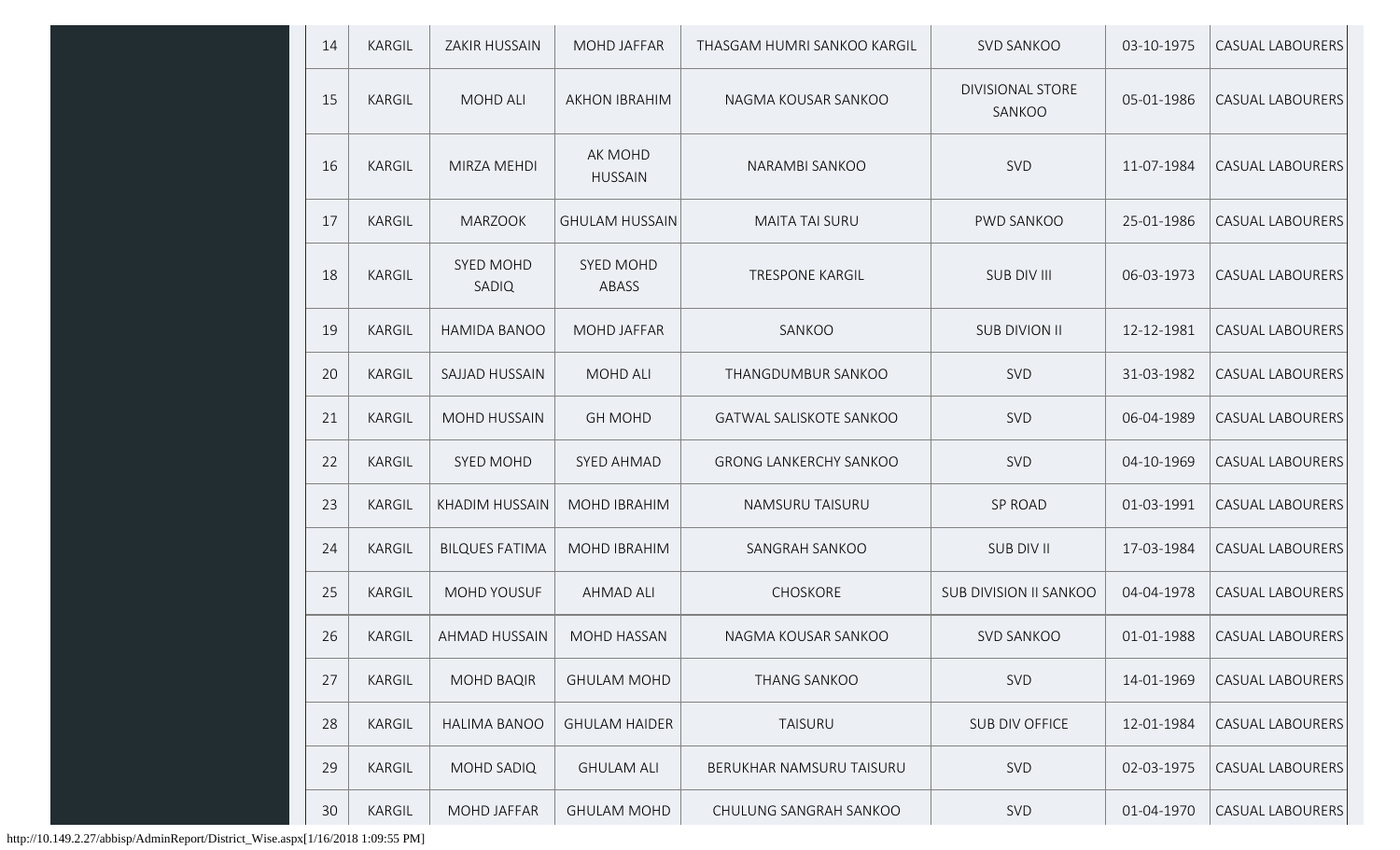| 31 | KARGIL        | ZAHRA BATOOL                    | <b>GHULAM MEHDI</b>                | <b>BARSOO SANKOO</b>      | SVD                               | 06-04-1982 | <b>CASUAL LABOURERS</b>      |
|----|---------------|---------------------------------|------------------------------------|---------------------------|-----------------------------------|------------|------------------------------|
| 32 | KARGIL        | <b>MOHD HUSSAIN</b>             | <b>MOHD ISHAQ</b>                  | <b>TANGOLE TAISURU</b>    | <b>EXN ENGINEER SVD</b><br>SANKOO | 01-01-1991 | SEASONAL<br><b>LABOURERS</b> |
| 33 | <b>KARGIL</b> | <b>MOHD SADIQ</b>               | <b>HAJI GHULAM</b><br><b>MOHD</b>  | NAGMA KOUSAR SANKOO       | SVD                               | 03-02-1978 | <b>CASUAL LABOURERS</b>      |
| 34 | KARGIL        | <b>MEHMOODA</b><br><b>BANOO</b> | <b>MOHD HADI</b>                   | THANBOO PURTIKCHEY KARGIL | PWD SVD SANKOO                    | 01-01-1992 | <b>CASUAL LABOURERS</b>      |
| 35 | KARGIL        | <b>MOHD ISSA</b>                | MOHD KAZIM                         | <b>ACHAMBUR TAISURU</b>   | SVD                               | 07-09-1968 | <b>CASUAL LABOURERS</b>      |
| 36 | <b>KARGIL</b> | <b>GHULAM MOHD</b>              | <b>HAJI MOHD</b><br><b>HUSSAIN</b> | NAGMA KOUSAR SANKOO       | SVD                               | 05-06-1982 | <b>CASUAL LABOURERS</b>      |
| 37 | <b>KARGIL</b> | <b>MOHD TAHA</b>                | <b>MOHD ISSA</b>                   | SANKOO KARGIL             | <b>SUB DIV IST</b>                | 01-04-1981 | <b>CASUAL LABOURERS</b>      |
| 38 | KARGIL        | <b>ASGAR ALI</b>                | <b>AHMAD HUSSAIN</b>               | <b>CHOSKORE TAISURU</b>   | <b>SVD</b>                        | 01-01-1980 | <b>CASUAL LABOURERS</b>      |
| 39 | <b>KARGIL</b> | MOHD HADI                       | <b>MOHD JAFFAR</b>                 | SANKOO                    | PWD REST HOUSE<br>SANKOO          | 25-10-1975 | <b>CASUAL LABOURERS</b>      |
| 40 | <b>KARGIL</b> | MEHMOOD ALI                     | <b>MOHD SADIQ</b>                  | PANIKHAR                  | SVD III                           | 15-05-1985 | <b>CASUAL LABOURERS</b>      |
| 41 | <b>KARGIL</b> | <b>MOHMAD ILYAS</b>             | <b>GHULAM HUSSAIN</b>              | SANGRAH SANKOO            | <b>LAHDC KARGIL</b>               | 02-04-1977 | <b>CASUAL LABOURERS</b>      |
| 42 | <b>KARGIL</b> | MOHD TAQI                       | MOHD ALI                           | NAMSURU TAISURU           | SUB DIV II                        | 05-01-1990 | CASUAL LABOURERS             |
| 43 | KARGIL        | ANAYAT HUSSAIN                  | <b>MOHD IBRAHIM</b>                | SANKOO                    | SVD IST                           | 06-03-1985 | CASUAL LABOURERS             |
| 44 | <b>KARGIL</b> | KHADIM HUSSAIN                  | MOHD ABDULLAH                      | <b>KARPO KHAR SANKOO</b>  | <b>SUB DIVION II</b>              | 01-04-1975 | <b>CASUAL LABOURERS</b>      |
| 45 | <b>KARGIL</b> | HABIBULLAH                      | <b>HAJI ALI</b>                    | LANKERCHEY SANKOO         | SVD                               | 01-01-1991 | <b>CASUAL LABOURERS</b>      |
|    |               |                                 |                                    |                           |                                   |            |                              |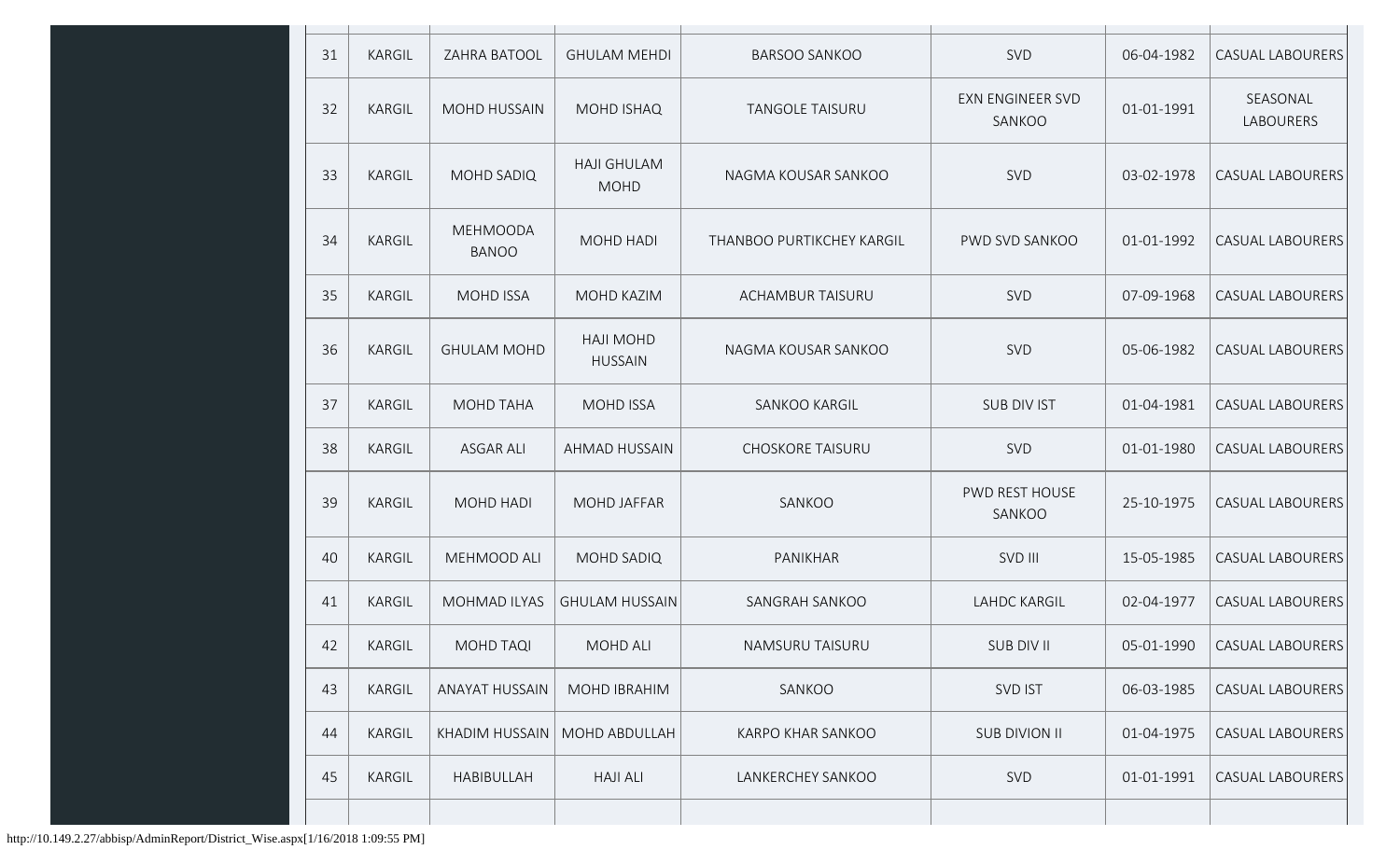| 46 | KARGIL        | <b>MOHD ALI</b>      | <b>MOHD HUSSAIN</b>    | YOUKMA PARKACHIK TAISURU                     | PARKACHIK ROAD                        | 01-04-1990 | <b>CASUAL LABOURERS</b> |
|----|---------------|----------------------|------------------------|----------------------------------------------|---------------------------------------|------------|-------------------------|
| 47 | KARGIL        | <b>GHULAM RAZA</b>   | <b>MOHD IBRAHIM</b>    | YOUKMA GRONG YOULJUK MAITA<br><b>TAISURU</b> | SUB DIV II                            | 01-01-1975 | <b>CASUAL LABOURERS</b> |
| 48 | KARGIL        | <b>MEHMOOD</b>       | <b>HASSAN</b>          | SANKOO KARGIL                                | SVD                                   | 07-03-1972 | <b>CASUAL LABOURERS</b> |
| 49 | <b>KARGIL</b> | MOHD KAZIM           | <b>MOHD TAHIR</b>      | <b>TAISURU</b>                               | <b>SUB DIVISION NO II</b><br>PANIKHAR | 03-12-1979 | <b>CASUAL LABOURERS</b> |
| 50 | KARGIL        | <b>MOHD MUSSA</b>    | MOHD ISHAQ             | THANGDUMBUR SANKOO                           | <b>SVD SANKOO</b>                     | 04-12-1973 | <b>CASUAL LABOURERS</b> |
| 51 | KARGIL        | SAJIDA BANOO         | <b>AKHON HANI</b>      | KHALAMARPOO SANKOO                           | SUB DIV II                            | 01-01-1987 | <b>CASUAL LABOURERS</b> |
| 52 | KARGIL        | MOHD SADIQ           | <b>HAJI MOHD AKBER</b> | <b>TANGOL TAISURU</b>                        | SUB DIV II                            | 03-01-1992 | <b>CASUAL LABOURERS</b> |
| 53 | KARGIL        | <b>MARYAM BANOO</b>  | MOHD HASSAN            | THULUS PURSA TAISURU                         | SVD                                   | 01-04-1986 | <b>CASUAL LABOURERS</b> |
| 54 | KARGIL        | <b>VILLAYAT ALI</b>  | <b>MOHD ISSA</b>       | NAGMA KUSAR SANKOO                           | SVD                                   | 01-03-1986 | <b>CASUAL LABOURERS</b> |
| 55 | KARGIL        | MOHD HUSSAIN         | <b>MOHD BAQIR</b>      | THANGDUMBUR SANKOO                           | SUB DIV IV                            | 03-05-1982 | <b>CASUAL LABOURERS</b> |
| 56 | KARGIL        | <b>MOHD ALI</b>      | <b>GHULAM MOHD</b>     | THANGDUMBUR SANKOO                           | <b>XEN SVD SANKOO</b>                 | 03-12-1979 | <b>CASUAL LABOURERS</b> |
| 57 | KARGIL        | SAYEEDA BANOO        | <b>GHULAM MOHD</b>     | <b>BALTI BAHOO THANGDUMBUR</b><br>SANKOO     | <b>SVD</b>                            | 01-02-1990 | <b>CASUAL LABOURERS</b> |
| 58 | <b>KARGIL</b> | MOHD MUSSA           | <b>MOHD MUSSA</b>      | CHUMIKCHAN SANKOO                            | SVD                                   | 07-05-1978 | <b>CASUAL LABOURERS</b> |
| 59 | KARGIL        | <b>MOHD HUSSAIN</b>  | <b>GHULAM MOHD</b>     | <b>GUND MAGAL PORE KARGIL</b>                | SUB DIV III                           | 02-06-1983 | <b>CASUAL LABOURERS</b> |
| 60 | KARGIL        | MOHD HASSAN          | MOHD HUSSAIN           | AKCHAMAL KARGIL                              | <b>DIVISIONAL STORE</b><br>SANKOO     | 05-08-1981 | CASUAL LABOURERS        |
| 61 | KARGIL        | <b>ZAKIR HUSSAIN</b> | MOHD ISMAIL            | NARMABI LANKERCHEY SANKOO                    | SVD                                   | 02-04-1979 | <b>CASUAL LABOURERS</b> |
|    |               |                      |                        |                                              |                                       |            |                         |